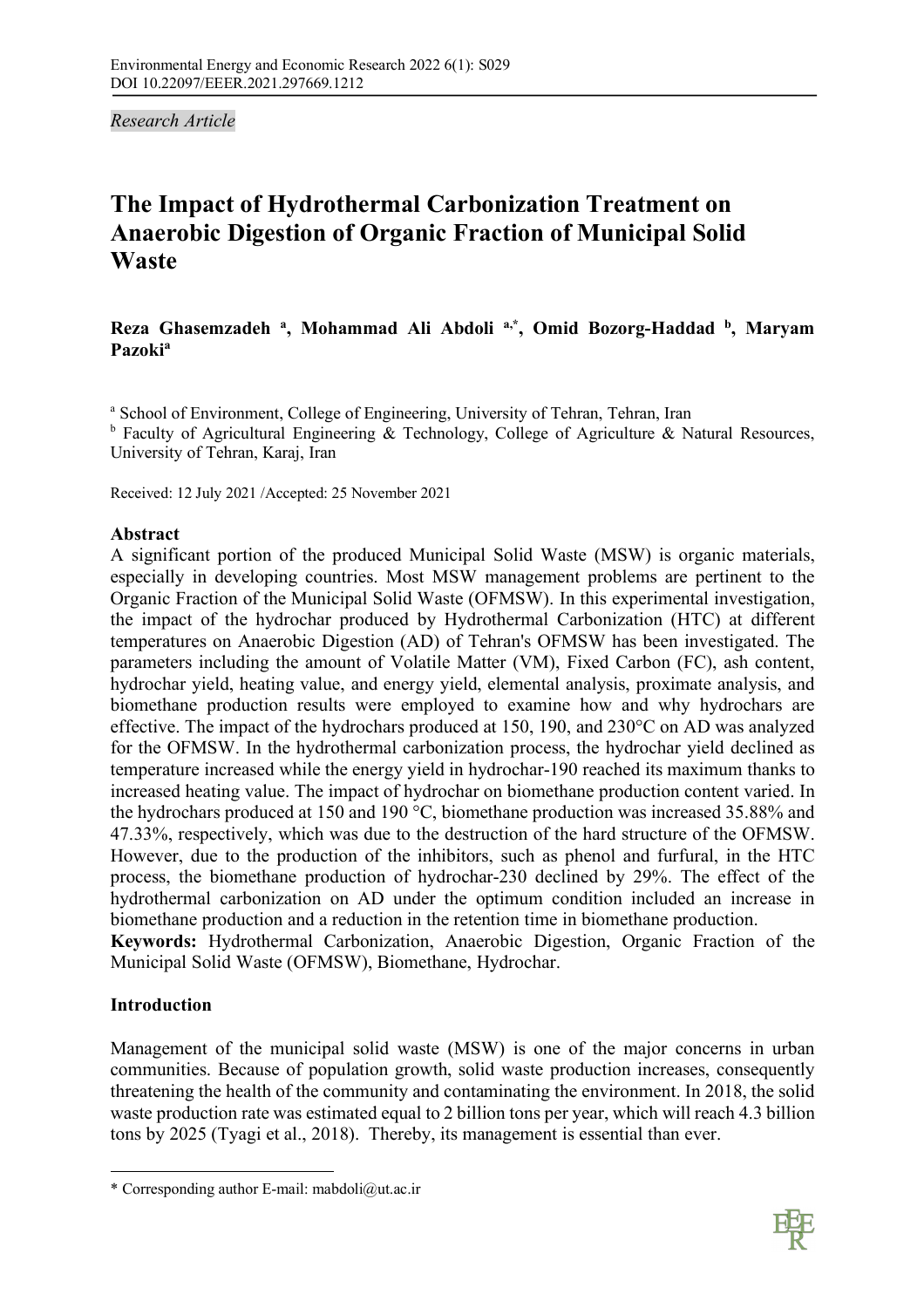The common MSW disposal methods include sanitary landfilling, thermal methods (in highincome countries), composting, dumping (in low-income countries). If sanitary landfilling is not carried out appropriately, it may contaminate the water resources in the vicinity of the disposal area and the surrounding soil by leachate containing heavy metals, persistent organic pollutants, and microbial pathogens. Because of poor management, the landfilled areas contaminate the air by emitting odors, greenhouse gases, and volatile organic compounds (Pham et al., 2015; Vergara & Tchobanoglous, 2015; Wilson et al., 2015; Liu et al., 2017). As a thermal method, waste incineration requires high investment and exploitation costs, leading to the production of ash, waste materials, gaseous pollutants, such as  $NO<sub>X</sub>$ ,  $SO<sub>2</sub>$ ,  $CO<sub>2</sub>$ , dioxin, and furan. Pyrolysis and gasification that are technically making progress have not been employed at an industrial scale. The composting method has not captured public attention because of producing low-value waste products and limited waste volume reduction (Ferrari et al., 2020).

One of the MSW management challenges in developing countries is its high organic fraction and high moisture content. Organic fraction accounts for 50 to 70% of total MSW in lowincome countries and 20 to 40% in high-income countries (Pham et al., 2015). If the management of the OFMSW is carried out properly, it can be a valuable renewable energy source.

Because it consists of many organic compounds, the MSW is a feedstock source for anaerobic microorganisms. OFMSW can be decomposed into simpler compounds in AD (Abudi et al., 2016). AD is a process by which microorganisms break down organic materials in the absence of oxygen. AD is an energy source and a suitable method for reducing the pollutions caused by improper management of organic wastes and preventing the emission of greenhouse gases (Abudi et al., 2016; Zamri et al., 2021; Delarestaghi et al., 2018).

Anaerobic digestion breaks down organic materials into two valuable products. 1- Biomethane: it has heating value as a renewable fuel used for heating and electricity generation or as the consumed fuel in equipment and vehicles. 2- Fertilizer: digestate materials that are employed in agriculture in a direct or combined way (Bolzonella et al., 2006).

Over the past years, AD has been widely employed as the management method of the OFMSW and other organic wastes. The produced energy has been recovered in the form of biogas. Various researchers have carried out chemical pretreatments, such as ozonation, adding acid and alkali, and physical pretreatment, such as crushing, thermal, microwave, ultrasonic, and biological pretreatments to improve and increase the biomethane content (Zeynali et al., 2017; Cesaro et al., 2019; Cesaro et al., 2014; Liu et al., 2020; Yu et al., 2019).

Hydrochar is a solid Carbonaceous absorbent obtained from the HTC as a novel method of thermal conversion of organic material (Libra et al., 2011). HTC generally takes place at the temperature range of 150 to 220 °C and the maximum pressure of 20 bar in an aquatic environment (Libra et al., 2011). According to the previous studies, adding hydrochar to the AD process increases the buffer capacity, reduces the prohibitor factors of the process, and increases the biogas production level. In a study, the maximum biogas production was 450 mL/g-VS, and methane production increased from 5/57% to 8/69%. 25 mg ammonium and 50 mg volatile fatty acids were removed per gram of hydrochar (Xu et al., 2018). In another study, the impact of hydrochar on the AD process was investigated. The highest biogas and methane content production at 140 °C were equal to 288 L/Kg VS increased by 24%, and 207 L/Kg VS increased by 37%, receptively. Besides, at the period of 10 to 13 days, biogas yield increased by 95%. Also, in this study, the methane production yield declined as the temperature increased (Choe et al., 2021).

Dusgupta and Chandel used hydrothermal pretreatment to increase biogas yield during AD OFMSW in India. OFMSW was treated at 80, 100, 120, 140 and 160 ° C at 0, 15, 30, 60 and 120 minutes. OFMSW and hydrochars were used for AD with cow residue as inoculum.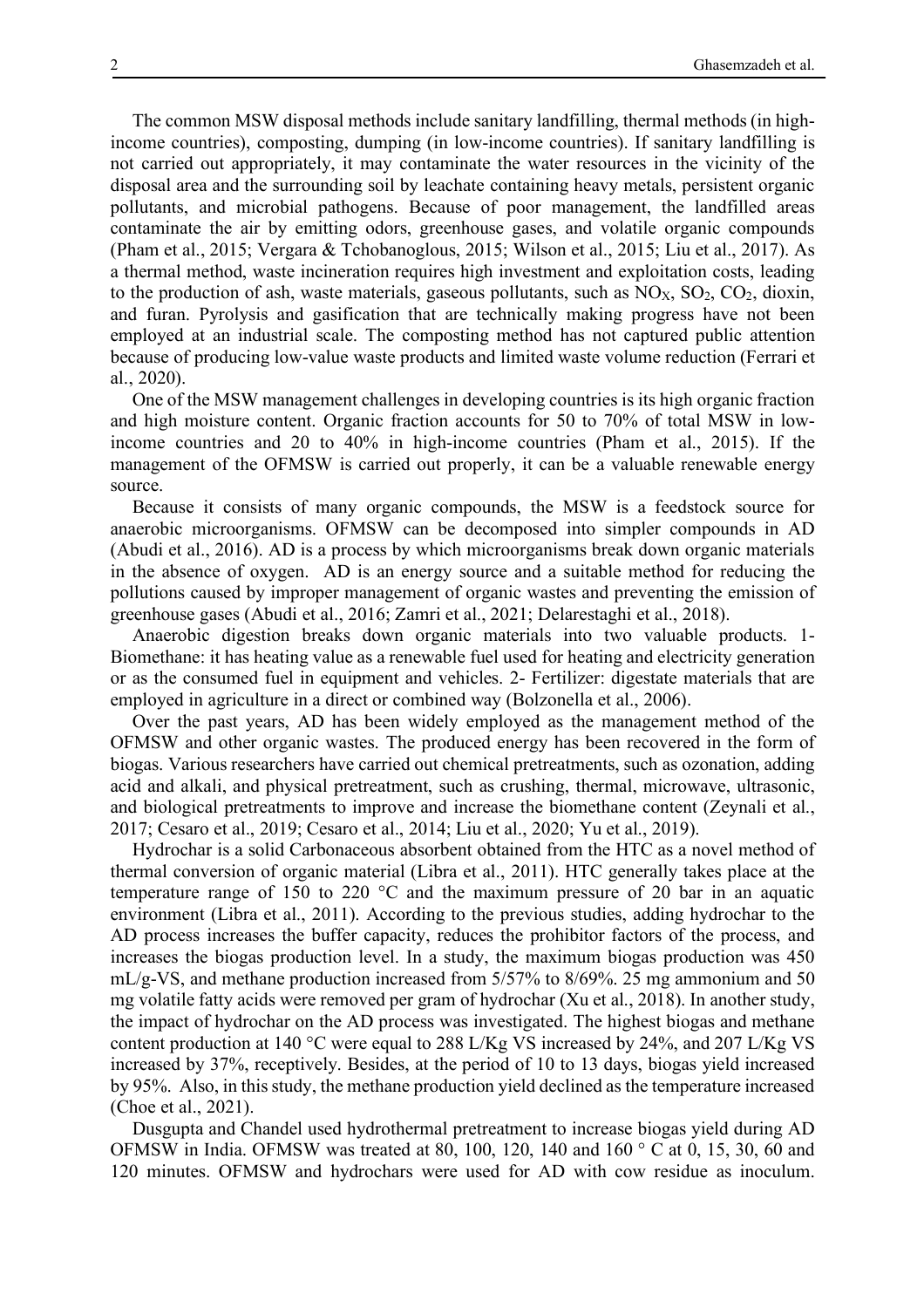biodegradability improving and thus methane yield increasing and digestion time reducing have been the results of their study. The cumulative methane production increasing was between 3 and 32% (Dasgupta & Chandel, 2019). Another study investigated the effect of adding hydrocard and HTC temperature on methane production in AD of fish processing waste. HTC HTC temperature in the range of 200-280 ° C had significant effects on performance and methane content, but hydrocard had little effect (Pazoki & Ghasemzadeh, 2020; Heidary et al., 2017).

Therefore, the hydrothermal carbonization temperature were selected for this study to obtain HTC pretreatment effects on AD to increase biomethane yield. In this study, OFMSW was firstly hydrothermally treated, and obtained hydrochar was added to the AD of raw OFMSW for investigating the effect of the effect of HTC pretreatment on AD. This study mainly investigates the impact of hydrochar produced at different temperatures in the HTC treatment on AD of the OFMSW.

## **Material and Methods**

#### *Substrate and inoculum preparation*

The samples of OFMSW were gathered from the waste disposal area of Arad-Kouh, located in the south of Tehran in the vicinity of Kahrizak town on the old Tehran-Qom road. They were employed as substrates in this research. After the trommel screen and manual separation of inorganic materials, the produced organic waste was selected as the OFMSW. After crushing OFMSW into 1 to 1.5 mm pieces, they were preserved in a plastic bag in a refrigerator at 4 °C until experiments were carried out. The waste materials were allowed to reach the ambient temperature before the test (Choe et al., 2021).

As the inoculum material, the activated sludge was gathered from the anaerobic sludge of the municipal wastewater treatment plant of South Tehran. Given that the gathered sludge contained solid particles of different sizes, it was filtered using a filter with hole sizes from 1 to 1.5 mm to separate its solid particles. The inoculum material was stored at 4°C and was allowed to reach the ambient temperature (Choe et al., 2021).

#### *Hydrothermal Carbonization*

The hydrochar was produced at a 3-liter reactor (working capacity of 2 liters) made of stainless steel equipped with a temperature controller and barometer. Based on the design, 200 g MSW was added to 1.8 liters of distilled water. After mixing for 10 minutes, it was isolated at the reactor. The reactor with the temperature increase rate of 10 °C per minute reached HTC process temperature (according to the design). After the reactor temperature reached the designed temperature, the HTC process was kept at this temperature as the residence time for 40 minutes. Each experiment was carried out three-time to reach sufficient accuracy. The barometer indicated a pressure of 4-10 for temperature variation. When the residence time of the reaction is over, the reactor was cooled at room temperature. After taking out the reactor's content, hydrochar and the produced liquid were separated by a filter paper with hole sizes of 6  $\mu$ m. Besides, to dry the produced hydrochar, it was kept at 105 °C for 24 hours. Afterward, for preservation and further use in the AD process, all produced hydrocahrs were kept in a plastic bag at 4°C. The yield of produced hydrochar and energy are calculated according to the following equations:

$$
Hydrochar Yield \ (\%) = \left(\frac{Hydrochar \ Dry \ Mass(g)}{OFMSW \ Power \ Dry \ Mass(g)}\right) \times 100 \tag{1}
$$

Energy Yield = hydrochar yield 
$$
\times \left( \frac{HHV \text{ of hydrogen}}{HHV \text{ of } OFMSW} \right)
$$
 (2)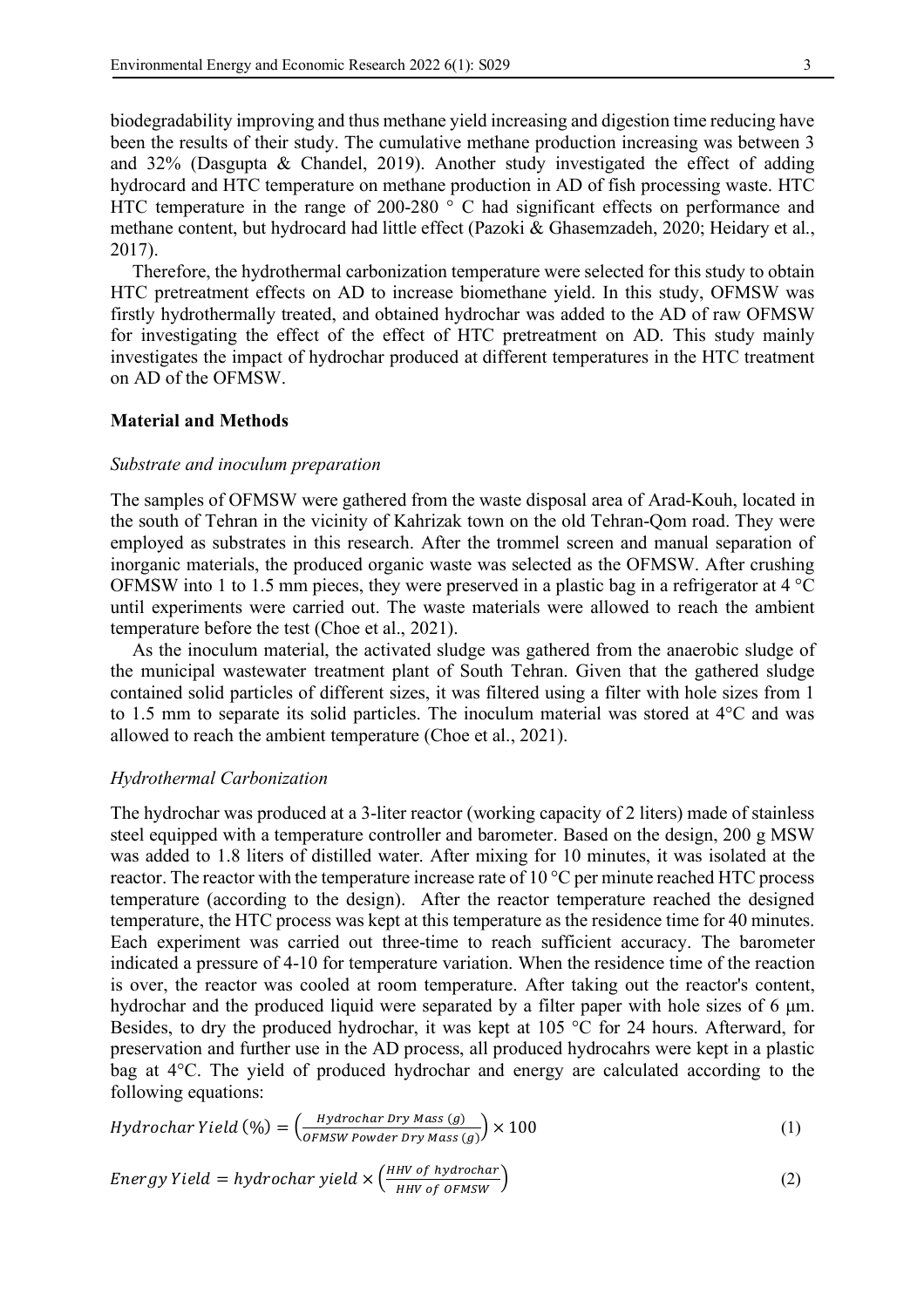#### *Anaerobic digestion*

For obtaining the potential of biomethane production from OFMSW and hydrocahrs, the 118 ml glass bottles were employed as batch reactors. 20 ml microbial mixture consisting of activated sludge and 5 ml distilled water along with 0.25 g (WT% dry basis) substrate (the hydrochar produced in the HTC process at the designed temperature) was added to each reactor. The bottles caps were fastened using plastic rubber and aluminum caps. The properties of the microbial content are presented in Tables 1 and 2. Afterward, a gas consisting of 80% Nitrogen and 20% carbon dioxide was injected into these bottles, and simultaneously, to obtain an anaerobic environment, the air inside the bottles was vacuumed using another syringe. This batch system is known as the Hansen method and has been employed by various researchers as the AD batch reactor in various experiments (Hansen et al., 2004).

# *Sampling and gas analysis*

Analysis of the produced biogas and determining the methane and carbon dioxide percentage (sum of methane, carbon dioxide, and nitrogen gases are considered as the produced biogas) were carried out employing a GC device. The device was equipped with a peak ABC software, which was employed to analyze the different gas forms resulting from sample injection. Helium gas was used as the carrier gas with a flow rate of 20 ml/min.

The temperatures of the column, the injector, and the indicator are adjusted to 50, 90, 140 °C, respectively. First, the pure gas peaks of methane, carbon dioxide, nitrogen, and air were determined for the Gas Chromatography (GC) device. Also, the gas appearance time was specified by the indicator (Ebrahimian et al., 2020).

Sampling from reactors and produced gas was carried out every three days. In sampling from discontinuous anaerobic digestion reactors, 250 µl of the produced gas sample was injected into the GC device via a vacuum locking syringe. The injection results to the GC device were saved and used to calculate the biogas percent composition and methane and carbon dioxide gas volume (Ebrahimian et al., 2020).

# *Analytical methods*

In this study, the volatile solids (VS) and Total Solids (TS) percentage were obtained by APHA standard method to get acquainted with the feed, consisting of the OFMSW, inoculum, and many types of hydrochars (Federation & APH Association, 2005). The samples' ash content was achieved at  $575 \pm 5$  °C temperature according to ASTM D-1102 (ASTM, 2021). Elemental or terminal analysis was performed by the analyzer "Elementary Trading Shanghai Co., Ltd. China" to identify the Carbon, Nitrogen, Hydrogen, and Sulfur content. The oxygen content was also obtained as a result of the mentioned elements' decline from 100% (Volpe et al., 2018). The pH value was obtained by a testo 250 pH meter. Also, the Volatile Materials (VM) and Fixed Carbon (FC) amount was obtained according to ASTM D-3175-89 standard method (Volpe et al., 2018).

# **Results and Discussion**

## *The physical and chemical properties of the feedstock and produced hydrochars*

The physical and chemical properties of the inoculum and OFMSW were provided in Table 1 to get familiar with the used feedstock in the digester and HTC. As the temperature of the hydrothermal carbonization process rose, the carbon percentage in the approximate analysis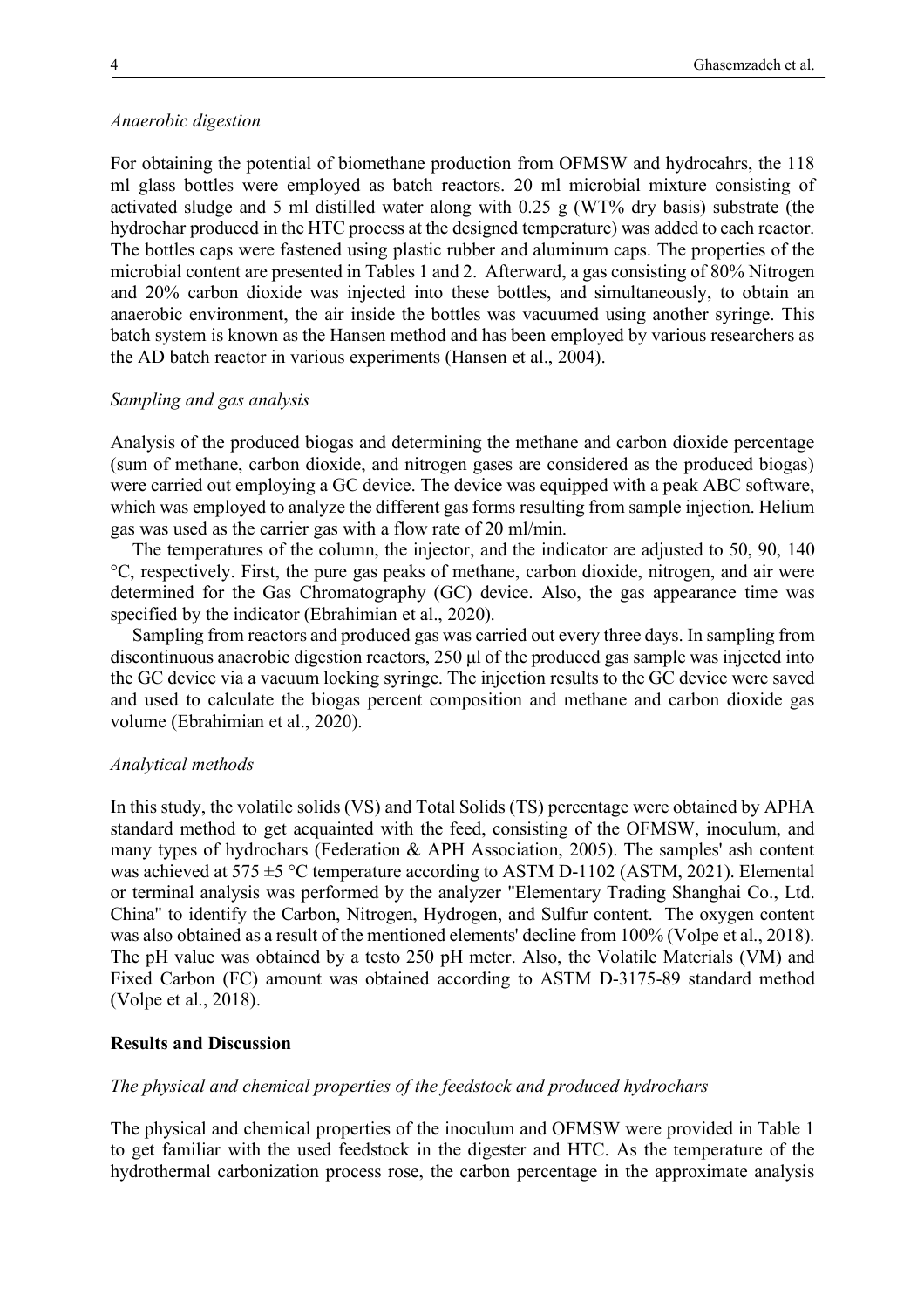increased. The carbon of hydrochar 150, 190, 230 increased by 7.5, 19.3, and 35.2%, respectively. As a result of these changes, the produced hydrochar had a higher C/N compared to the initial feed or the OFMSW. Concerning the fact that the intensity of the HTC process increased as a result of temperature enhancement, more organic material would be turned into carbon materials. These observations also took place in other studies(Basso et al., 2016; Mäkelä et al., 2015; Benavente et al., 2015).

| Parameter                 | <b>OFMSW</b> | Inoculum |
|---------------------------|--------------|----------|
| TS (wt% wet basis)        | 25.72        | 3.3      |
| VS (wt% wet basis)        | 20.61        | 1.9      |
| VS/TS ( $wt\%$ dry basis) | 80.13        | 57.58    |
| $C$ (wt% dry basis)       | 49.22        | 25.74    |
| $N$ (wt% dry basis)       | 3.82         | 2.81     |
| $H (wt\%$ dry basis)      | 6.1          | 3.54     |
| $S(wt\%$ dry basis)       | 0.4          | 1.22     |
| $O(wt\%$ dry basis)       | 40.46        | 66.69    |
| C/N                       | 12.88        | 9.16     |
| pH                        | 5.2          | 6.6      |
| Ash content               | 4.98         |          |

**Table 1**. Characterization of OFMSW and inoculum

The final analysis results, including the percentage of carbon, hydrogen, nitrogen, sulfur, and oxygen, were indicated in Table 2. Besides, the approximate analysis, including the percentage of the FC, the VS, and ashes for the anaerobic digester feed, such as the OFMSW and produced hydrochars in different temperatures of hydrothermal carbonization process, at 160, 190, and 230 °C, were provided there. According to the approximate analysis in Table 2, the VM declined due to the temperature increase in the HTC process. Also, the fixed carbon content was enhanced. This was due to more charring as a result of temperature enhancement in the HTC (Volpe & Fiori, 2015). According to the elemental analysis, the sulfur content was very insignificant (lower than 0.5% weight percent). As the temperature of the hydrothermal carbonization process increased, the H/C and O/C ratios were decreased due to the dehydration reaction in this process (Volpe & Fiori, 2015).

|               | Proximate analysis (wt% dry basis) |       | Ultimate analysis (wt% dry basis) |  |       |      |      |      |       |
|---------------|------------------------------------|-------|-----------------------------------|--|-------|------|------|------|-------|
|               | VM                                 | FC    | Ash                               |  |       |      |      |      |       |
| <b>OFMSW</b>  | 71.54                              | 24.03 | 4.43                              |  | 49.22 | 6.1  | 3.82 | 04   | 40.46 |
| Hydrchar-150  | 68.97                              | 25.78 | 5.25                              |  | 52.91 | 6.1  | 5.12 | 0.44 | 35.43 |
| Hydrchar-190  | 66.01                              | 27.02 | 697                               |  | 58.74 | 7 08 | 4.24 | 0.46 | 29.48 |
| Hydrchar-1230 | 61.14                              | 30.96 | 79                                |  | 66.57 | 6 34 | 394  | 0.46 | 22.69 |

**Table 2**. Physical and chemical parameters of raw OFMSW and hydrochars at different temperature

*Impact of hydrochar on biomethane production in AD*

The related results to the produced hydrochar yield (%), heating value (MJ/kg), and energy yield (%) of the produced hydrochars in the hydrothermal carbonization process was indicated in Table 3. The hydrochar yield percentage for hydrochar 150, 190, and 230 were 61.54, 56.74, and 47.53, respectively. Also, the heating value for the organic fraction of the MSW and hydrochars 150, 190, and 230 were equal to 20.37, 24.84, and 27.64, respectively. According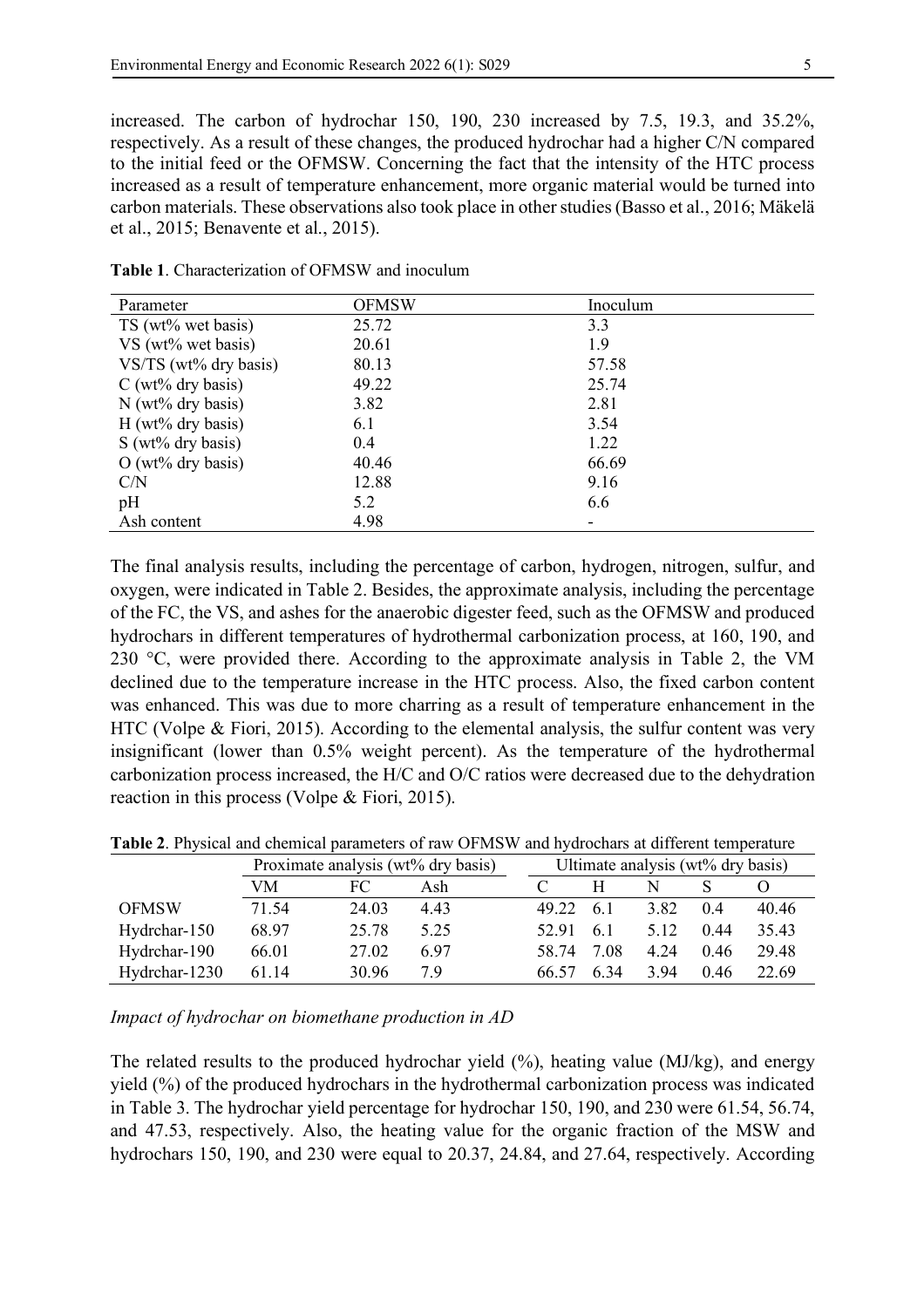to the yield of the hydrochar and the heating value, and also Equation 1, the energy yield for each mentioned hydrochars was equal to 68.84, 77.4, and 72.14%, respectively.

As indicated in Table 3, the hydrochar yield declined as a result of temperature increase. Therefore, a lower extent of hydrochar would be produced during the process. The reduction percentage in the produced hydrochars was 7.8 and 22.8% at 190 and 230, compared to 150 °C temperatures, respectively. The other studies demonstrated similar results (Basso et al., 2015). These observations were due to dehydration and decarboxylation reactions more effective in higher temperatures and led to more gas production and solid material reduction (Basso et al., 2015). However, according to another study, in higher temperatures, e.g., 260 and 280 °C, the hydrochar yield was incremental due to a back-polymerization reaction from liquid to a solid phase in HTC, overcoming the amount of initial organic materials decomposition (Coronella et al., 2014). Unlike the hydrochar yield, the heating value increased by the temperature enhancement of HTC. The variation level of the heating value of produced hydrochars at 150, 190, and 230 °C to the feedstock inputted in the HTC reactor were 11.9, 36.4, and 51.8%, respectively. Concerning the carbon percentage increase, it was predicted that the heating value would rise. Some investigations on other feeds prove this issue, and the main reason was due to the enhancement of output material charring following the temperature increase in the hydrothermal carbonization process (Volpe & Fiori, 2017; Jain et al., 2016). As a result of the mentioned points and Equation 2, as the temperature of HTC increased, the energy yield enhanced at the first stage and then declined. As indicated in Table 2, the energy yield percentage for the hydrochar 190 was equal to 77.4%.

|                | Hydrochar yield            | HHV     | Energy | Total biomethane |
|----------------|----------------------------|---------|--------|------------------|
|                | $\left(\frac{0}{0}\right)$ | (MJ/kg) | yield  | production       |
| <b>OFMSW</b>   | ٠                          | 18.21   | -      | 131              |
| Hydrochar-150  | 61.54                      | 20.37   | 68.84  | 178              |
| Hydrochar-190  | 56.74                      | 24.84   | 77.4   | 193              |
| Hydrochar-1230 | 47.53                      | 27.64   | 72.14  | 93               |

**Table 3**. HTC process yields and total biomethane production

*Impact of hydrochar on biomethane production in AD*

Figure 1 indicated cumulative biomethane yield in each digester during 45 days. The produced biomethane content in the control sample (the mixture of OFMSWand inoculum) was 131 mL/gVS at the end of day 45. The control sample was for identifying the variation level before and after the HTC treatment. Also, the produced biomethane content in the AD samples of hydrochar 150, 190, 230 °C were 178, 193, and 93 mL/g VS, respectively. It has shown an increase for hydrochars 150 and 190 and a decrease for hydrochar 230.

According to Figure 1, the produced biomethane content was equal to 131 mL/gVS in the control sample. After the HTC process, that value increased by 35.88 and 47.33% in hydrochar 150 and 190, respectively. However, it had a decrease by 29% in hydrochar 230. The biomethane content production increase was due to the breakdown of complex organic compounds to the heavy molecular compounds in the HTC process. The compounds with heavy molecular mass included carbohydrates, proteins, and other hydrolyzed products. Accordingly, these compounds had a higher potential to turn into lighter molecular mass, and accordingly, biomethane production (Phuttaro et al., 2019). The biomethane content production decline in hydrochar 230 was due to the volatile materials decline in hydrochars from 68.97 to 61.14%. Another reason was pertinent to the production of phenol and furfural and other compounds with higher molecular mass, non-decomposable at higher temperatures in the HTC process. Phenol and furfural were recognized as a barrier against the complete reaction of the AD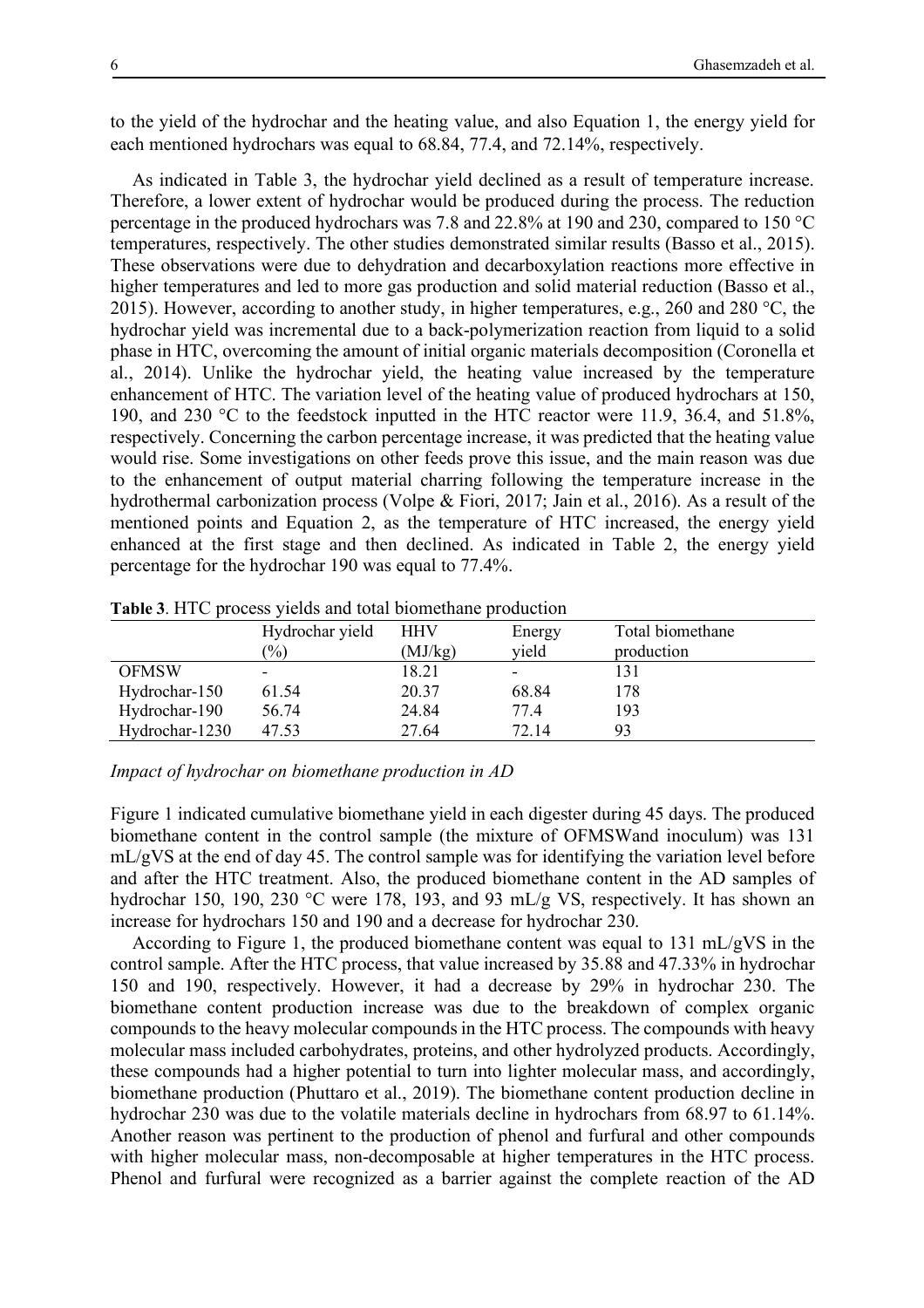

process. Other researchers achieved similar results in different temperature ranges (Choe et al., 2019; He et al., 2014; Aragón-Briceño et al., 2017).

**Figure 1**. cumulative biomethane yield during 45 days AD of mixed OFMSW and hydrochar

Daily biomethane yield production (once every three days) was displayed in Figure 2, in which the anaerobic digester behavior is demonstrated. The maximum produced biomethane content was in digesters having hydrochar 150 and 190 on day 9, in the digester having hydrochar 230 on day 12, and in the control sample on day 22 since the production start point. The biomethane production rate was also increased compared to the control sample. In order words, the maximum point of biomethane production in Figure 2 occurred in a lower time than the control sample.

According to Figure 2, the peak of each biomethane production graph took place in a lower period. The maximum level of biomethane production in the control sample, hydrochars 150, 190, and 230, occurred on days 22, 9, 9, and 12, respectively. This issue indicates that the digesters with lower capacity (volume) will be required, and therefore, the operational costs will be declined (Rani et al., 2012).

# **Conclusions**

Among the examined samples, the best performance was related to the produced hydrochars in 190 °C, increasing the biomethane content compared to the raw sample. In this case, the biomethane production took place at a lower time with no delay. According to the results, the pretreatment by the HTC process directly affected the biomethane production level and its time. The biomethane production depends on the condition of the hydrothermal process; according to the results, as the temperature of the hydrochar production increased, the biomethane production in the AD reactor enhanced at the first stage and quickly declined in higher temperatures. Therefore, before using the HTC pretreatment, the optimal temperature should be obtained. Regarding the time duration, concerning the breakdown in materials' hard structure in the hydrothermal process, the delay would not occur in biomethane production, and the time duration of the biomethane production decreased in all hydrochars. However, there was the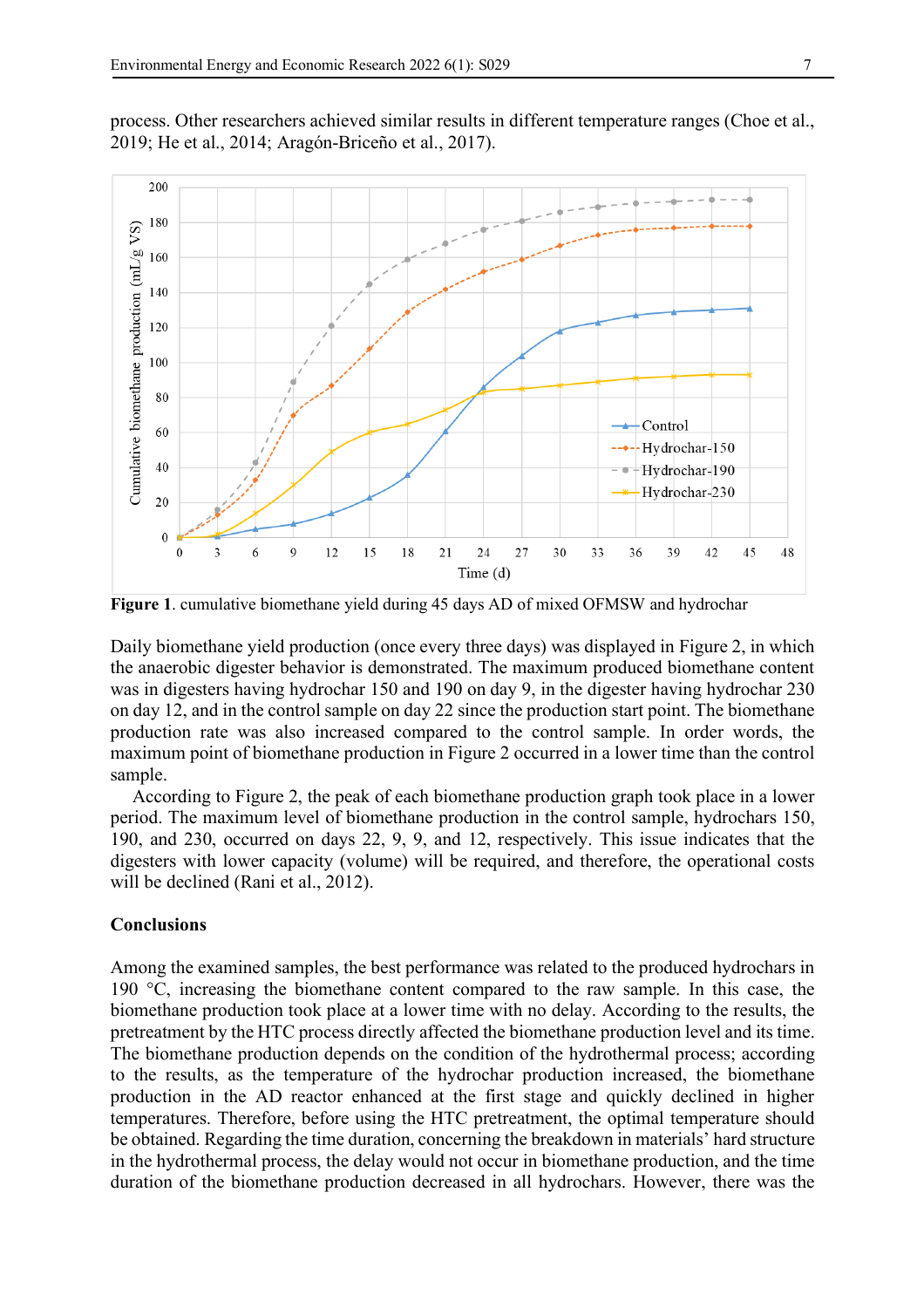

possibility of producing compounds as barriers against the anaerobic digestion process completion in higher temperatures.

**Figure 2**. daily biomethane yield production in AD during 45 days

Concerning the obtained results, if used optimally, the HTC process could significantly affect the AD of the OFMSW when 1. The biomethane production increases, and 2. The delay is decreased in biomethane production. Also, it is suggested that other contributing factors, such as retention time, pH, feed concentration of hydrothermal carbonization process, and the effectiveness of these parameters on each other, could be studied by other researchers.

## **Reference**

- Abudi, Z. N., Hu, Z., Sun, N., Xiao, B., Rajaa, N., Liu, C., & Guo, D. (2016). Batch anaerobic codigestion of OFMSW (organic fraction of municipal solid waste), TWAS (thickened waste activated sludge) and RS (rice straw): influence of TWAS and RS pretreatment and mixing ratio. Energy, 107, 131-140.
- Aragón-Briceño, C., Ross, A. B., & Camargo-Valero, M. A. (2017). Evaluation and comparison of product yields and bio-methane potential in sewage digestate following hydrothermal treatment. Applied energy, 208, 1357-1369.
- ASTM E1621-21. Standard Guide for Elemental Analysis by Wavelength Dispersive X-Ray Fluorescence Spectrometry. (2021). ASTM International, West Conshohocken, PA, Available from: https://www.astm.org/Standards/E1621.htm
- Babu, R., Veramendi, P. M. P., & Rene, E. R. (2021). Strategies for resource recovery from the organic fraction of municipal solid waste. Case Studies in Chemical and Environmental Engineering, 3, 100098.
- Basso, D., Patuzzi, F., Castello, D., Baratieri, M., Rada, E. C., Weiss-Hortala, E., & Fiori, L. (2016). Agro-industrial waste to solid biofuel through hydrothermal carbonization. Waste management, 47, 114-121.
- Basso, D., Weiss-Hortala, E., Patuzzi, F., Castello, D., Baratieri, M., & Fiori, L. (2015). Hydrothermal carbonization of off-specification compost: A byproduct of the organic municipal solid waste treatment. Bioresource technology, 182, 217-224.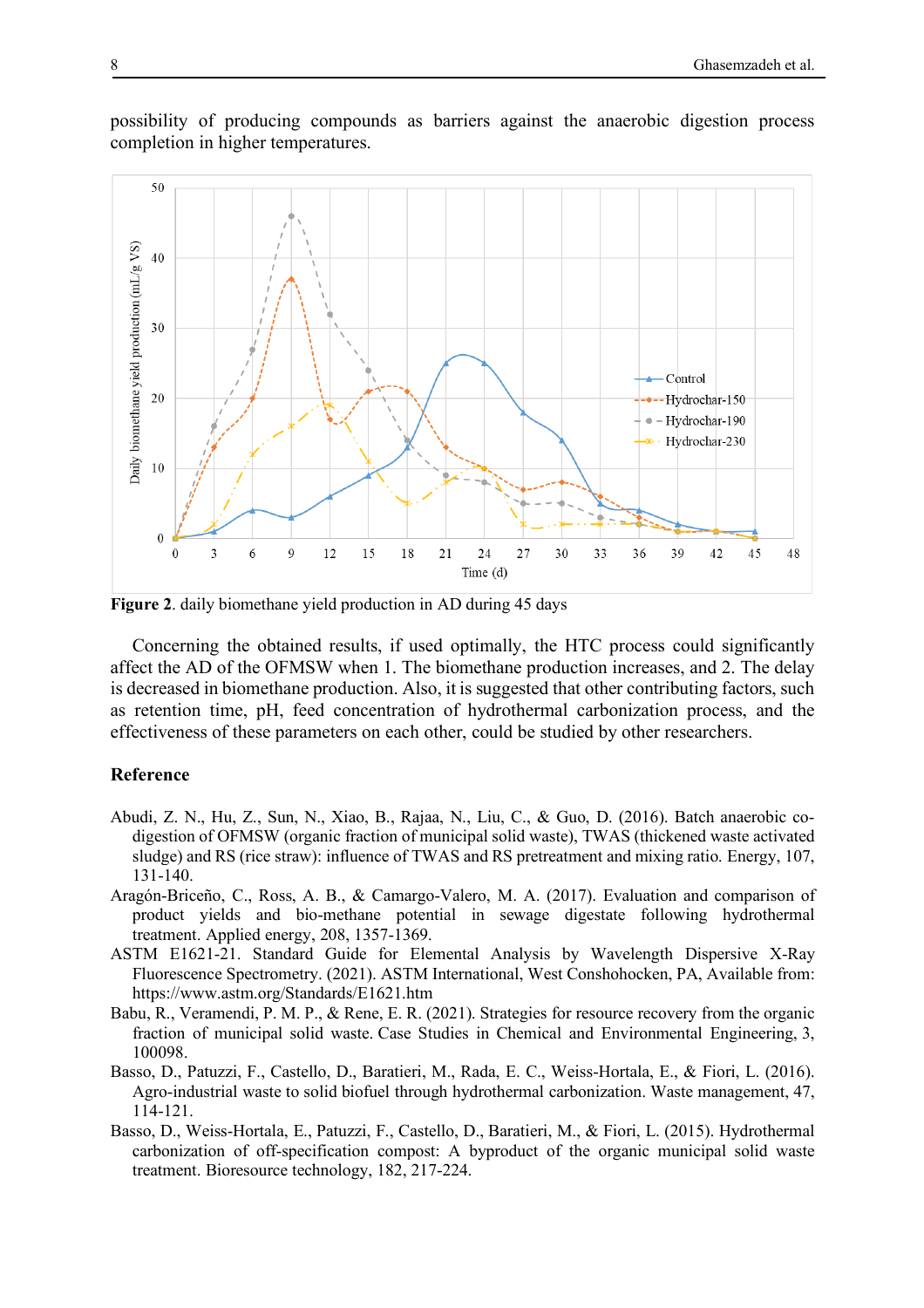- Benavente, V., Calabuig, E., & Fullana, A. (2015). Upgrading of moist agro-industrial wastes by hydrothermal carbonization. Journal of Analytical and Applied Pyrolysis, 113, 89-98.
- Bolzonella, D., Pavan, P., Mace, S., & Cecchi, F. (2006). Dry anaerobic digestion of differently sorted organic municipal solid waste: a full-scale experience. Water Science and Technology, 53(8), 23-32.
- Cesaro, A., & Belgiorno, V. (2014). Pretreatment methods to improve anaerobic biodegradability of organic municipal solid waste fractions. Chemical Engineering Journal, 240, 24-37.
- Cesaro, A., Belgiorno, V., Siciliano, A., & Guida, M. (2019). The sustainable recovery of the organic fraction of municipal solid waste by integrated ozonation and anaerobic digestion. Resources, Conservation and Recycling, 141, 390-397.
- Choe, U., Mustafa, A. M., Lin, H., Xu, J., & Sheng, K. (2019). Effect of bamboo hydrochar on anaerobic digestion of fish processing waste for biogas production. Bioresource technology, 283, 340-349.
- Choe, U., Mustafa, A. M., Zhang, X., Sheng, K., Zhou, X., & Wang, K. (2021). Effects of hydrothermal pretreatment and bamboo hydrochar addition on anaerobic digestion of tofu residue for biogas production. Bioresource Technology, 336, 125279.
- Coronella, CJ., Lynam, JG., Reza, MT., & Uddin, MH. (2014). Hydrothermal carbonization of lignocellulosic biomass. In Application of hydrothermal reactions to biomass conversion. Berlin, Heidelberg, Springer.
- Dasgupta, A., & Chandel, M. K. (2019). Enhancement of biogas production from organic fraction of municipal solid waste using hydrothermal pretreatment. Bioresource Technology Reports, 7, 100281.
- Maleki Delarestaghi, R., Ghasemzadeh, R., Mirani, M., & Yaghoubzadeh, P. (2018). The comparison between different waste management methods of Tabas city with life cycle assessment assessment. Journal of Environmental Science Studies, 3(3), 782-793.
- Ebrahimian, F., Karimi, K., & Kumar, R. (2020). Sustainable biofuels and bioplastic production from the organic fraction of municipal solid waste. Waste Management, 116, 40-48.
- Federation, W. E., & APH Association. (2005). Standard methods for the examination of water and wastewater. American Public Health Association (APHA): Washington, DC, USA.
- Ferrari, F., Striani, R., Minosi, S., De Fazio, R., Visconti, P., Patrono, L., Catarinucci, L., Corcione, C.E. and Greco, A. (2020). An innovative IoT-oriented prototype platform for the management and valorisation of the organic fraction of municipal solid waste. Journal of Cleaner Production, 247, p.119618.
- Hansen, T. L., Schmidt, J. E., Angelidaki, I., Marca, E., la Cour Jansen, J., Mosbæk, H., & Christensen, T. H. (2004). Method for determination of methane potentials of solid organic waste. Waste management, 24(4), 393-400.
- He, C., Chen, C. L., Giannis, A., Yang, Y., & Wang, J. Y. (2014). Hydrothermal gasification of sewage sludge and model compounds for renewable hydrogen production: a review. Renewable and Sustainable Energy Reviews, 39, 1127-1142.
- Heidary, R. (2017). Effect of temperature on hydrothermal gasification of paper mill waste, case study: the paper mill in North of Iran. Journal of Environmental Studies, 43(1), 59-71.
- Jain, A., Balasubramanian, R., & Srinivasan, M. P. (2016). Hydrothermal conversion of biomass waste to activated carbon with high porosity: A review. Chemical Engineering Journal, 283, 789-805.
- Libra, J.A., Ro, K.S., Kammann, C., Funke, A., Berge, N.D., Neubauer, Y., Titirici, M.M., Fühner, C., Bens, O., Kern, J. and Emmerich, K.H. (2011). Hydrothermal carbonization of biomass residuals: a comparative review of the chemistry, processes and applications of wet and dry pyrolysis. Biofuels, 2(1), pp.71-106.
- Liu, J., Zhao, M., Lv, C., & Yue, P. (2020). The effect of microwave pretreatment on anaerobic codigestion of sludge and food waste: Performance, kinetics and energy recovery. Environmental Research, 189, 109856.
- Liu, Y., Ni, Z., Kong, X., & Liu, J. (2017). Greenhouse gas emissions from municipal solid waste with a high organic fraction under different management scenarios. Journal of cleaner production, 147, 451-457.
- Mäkelä, M., Benavente, V., & Fullana, A. (2015). Hydrothermal carbonization of lignocellulosic biomass: Effect of process conditions on hydrochar properties. Applied Energy, 155, 576-584.
- Pazoki, M., & Ghasemzadeh, R. (2020). Municipal Landfill Leachate Management. Springer International Publishing.